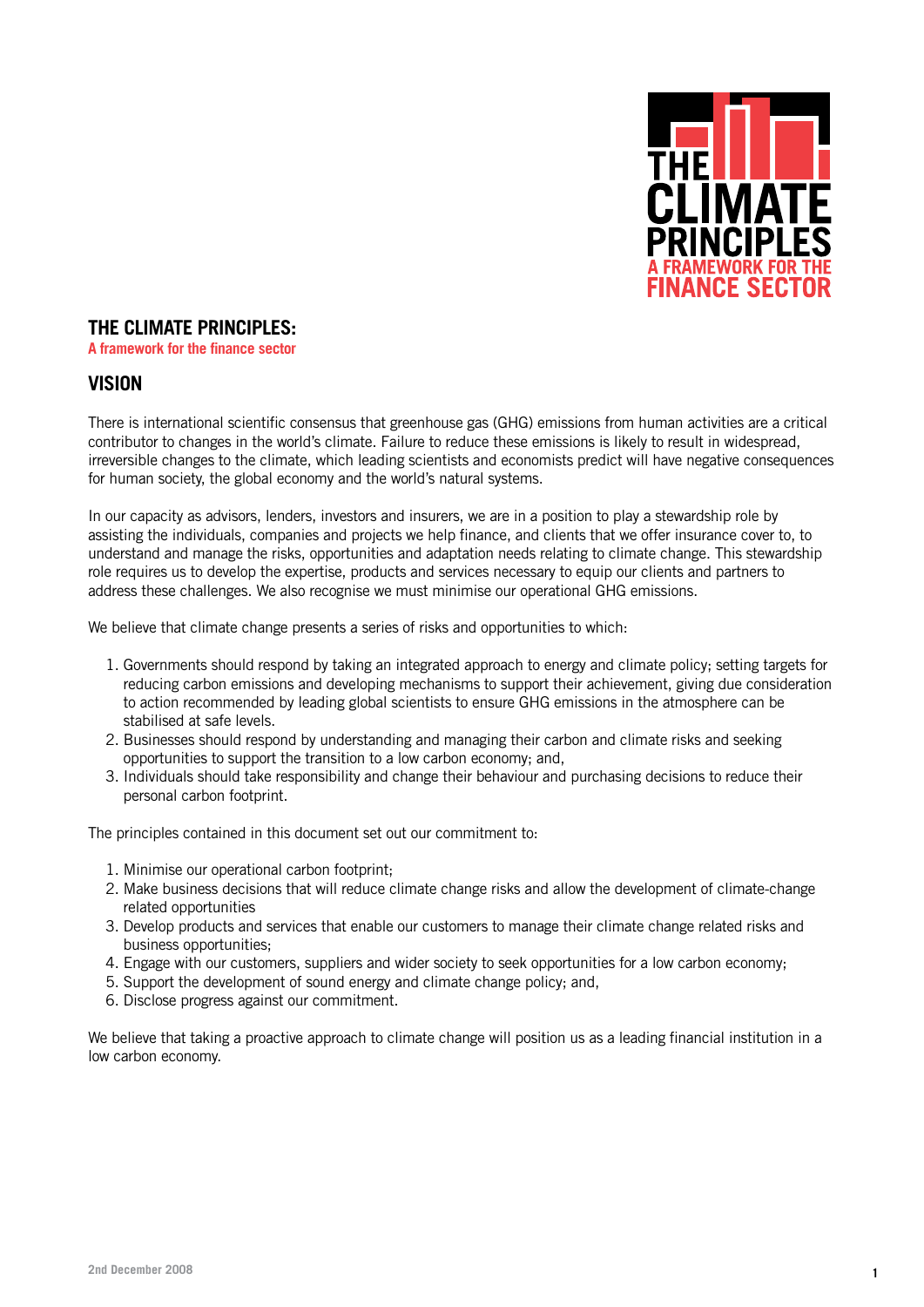## **OUR ACHIEVEMENT**

## **1.0 We have a robust low carbon strategy or position and are managing our operational carbon emissions**

- 1.1 We have issued a strategy or position that indicates how we undertake our business in a way that reduces the climate and operational carbon impact of our activities.
- 1.2 We have board level commitment for the strategy or position and a named senior executive who has responsibility for implementing it across our organisation and for ensuring that decisions taken are consistent with it. This executive has the necessary resources to meet the commitments contained in our strategy or position.
- 1.3 We have measured a significant proportion of our operational GHG emissions using an internationally recognised or equivalent domestic standard and we disclose this information.
- 1.4 We have issued clear and challenging, yet achievable, targets for making reductions in our operational GHG emissions.
- 1.5 We engage our employees on our commitment to addressing climate change and support them in playing an active role in meeting this commitment.

These initial steps demonstrate our commitment to addressing climate change and managing our own operational impacts. However, we recognise we must go further, as we have significant influence on the management of climate change risks and the opportunities for the development of a low carbon economy through the deployment of capital. We also commit to engaging with our customers, suppliers and wider society as appropriate to do this.

# **OUR COMMITMENT**

### **2.0 We will develop commercially viable approaches to ensure climate and carbon issues are addressed where these apply to our business strategy and activities.**

#### **2.1 Research Activities**

2.1.1 We will incorporate climate and carbon issues into our research activities and, where relevant, will utilise the findings to develop products and services that benefit our customers and clients.

#### **2.2 Asset Management**

- 2.2.1 We will enable our analysts to incorporate carbon and climate risks and opportunities into their research and investment decisions where relevant.
- 2.2.2 We will engage our clients to understand the carbon and climate change risks and opportunities relevant to them and we will develop products and services that support them in managing those risks and exploiting those opportunities.
- 2.2.3 Where consistent with our fiduciary responsibilities, we will engage with the companies our clients invest in to understand how they are minimising the risks and maximising the opportunities presented by climate change and climate policy. We will also encourage these companies to improve their governance and disclosure of climate risks and opportunities.

## **2.3 Retail Banking**

- 2.3.1 We will undertake research to understand:
	- 1) The potential impacts of climate change and climate change policy for our customers;
	- 2) The willingness of our customers to address these impacts;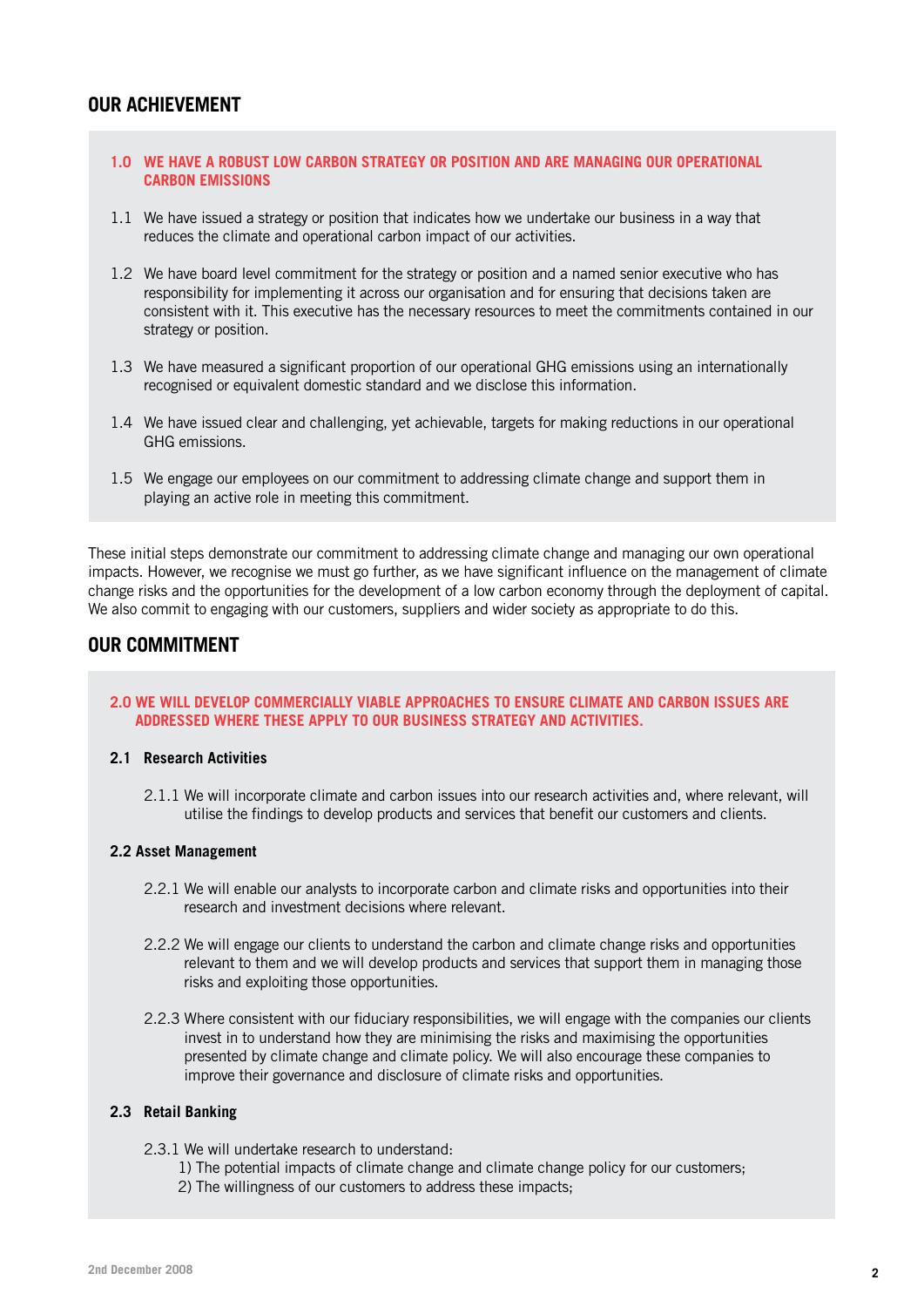- 3) The products and services that customers need to address these impacts and the barriers to addressing them;
- 4) The approaches needed to raise awareness of how our customers manage their GHG emissions and reduce their carbon footprint.
- 2.3.2 Based on our understanding of our customers, we will develop products, services and communication and engagement strategies to enable them to address potential impacts and reduce their carbon footprint.

#### **2.4 Insurance and Reinsurance**

- 2.4.1 We will develop the necessary knowledge, skills and tools to assess carbon and climate risks associated with our transactions and the financial implications they have for our business.
- 2.4.2 We will develop risk assessment techniques to assist our clients to understand better and respond to climate change.
- 2.4.3 We will develop insurance products and services that encourage our customers to reduce their carbon and climate risks, assist the development and adoption of GHG mitigation technologies and strategies and take advantage of the carbon market.

### **2.5 Corporate Banking**

- 2.5.1 We will develop and implement a process to consistently assess the financial implications of carbon and climate risks relevant to our clients and will train employees to implement this assessment.
- 2.5.2 We will consider practical ways to assess the carbon and climate risks of our lending and investment activities. Where a feasible and relevant methodology can be found, we will develop and implement this approach.
- 2.5.3 We will engage our clients to understand the carbon and climate risks and opportunities associated with their business. This might include encouraging them to develop a strategy to manage these risks; to measure and disclosure their carbon footprint; and, to set meaningful targets to reduce carbon emissions.
- 2.5.4 We will develop financing solutions to facilitate investment in low carbon technologies and GHG reduction projects.

#### **2.6 Investment Banking & Markets**

2.6.1 *Corporate Advisory*

We will develop the knowledge, tools and skills necessary to advise our clients of the potential financial implications of carbon and climate risks and opportunities associated with their business transactions.

2.6.2 *Structured Lending & Venture Capita*l

We will develop viable financing solutions to facilitate investment in low carbon technologies and GHG reduction projects.

2.6.3 *Trading*

We will develop expertise to support emissions trading, weather derivatives, renewable energy credits and other climate related commodities, and look for ways to play a constructive role in promoting these.